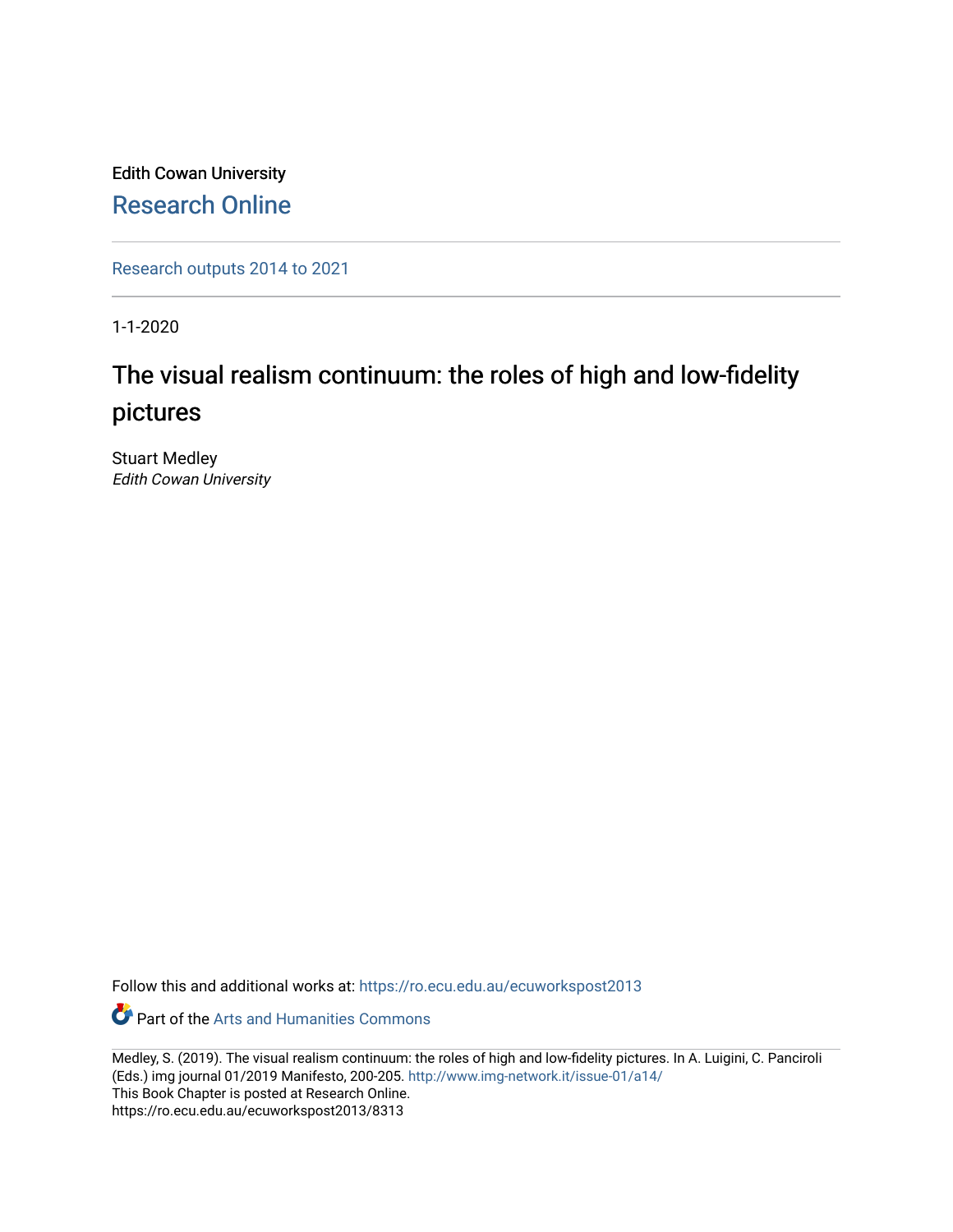# **THE VISUAL REALISM CONTINUUM**

Stuart Medley Edith Cowan University School of Arts and Humanities s.medley@ecu.edu.au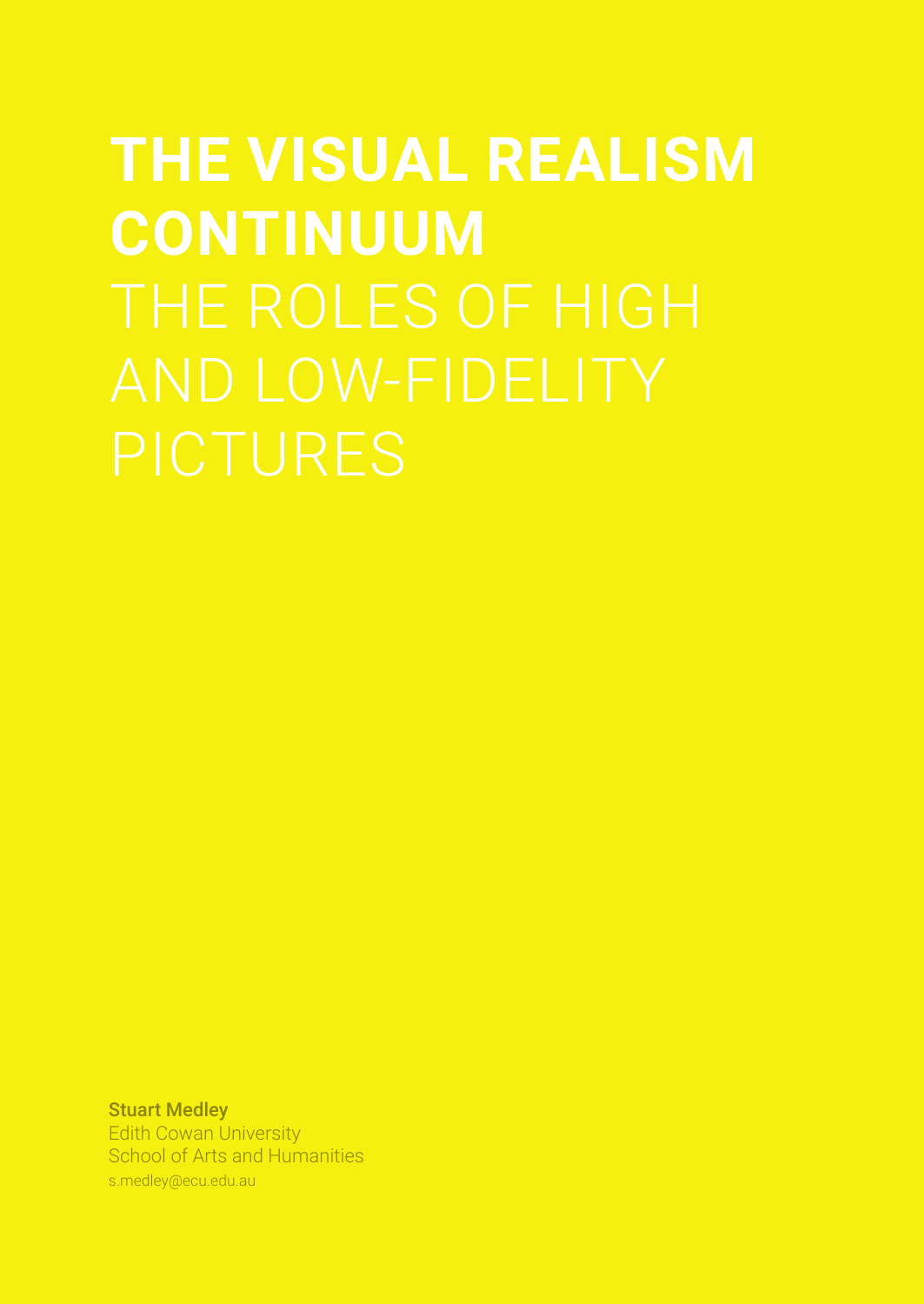### ESSAY 14/01

LOW-FIDELITY PICTURES ILLUSTRATION IDENTIFICATION CATEGORIZATION

The human brain has a tolerance for varied views of objects which allows it to regard new impressions in the eye as objects perhaps previously seen but under different viewing conditions. This tolerance is a function of visual constancies, where the brain knows that the eye is looking at a familiar object but under changed ambient lighting conditions, position or distance, and so on. Lower fidelity pictures, deployed by the image-maker, allow for these more generalized views of objects to be presented to the viewer rather than the decontextualized moment of reality captured in the photograph. Pictures, either representing visual reality faithfully, or reduced in fidelity, away from

their referents, connect to two key aspects of the psychology of seeing: *identification* where the picture helps the beholder to see the difference between things in the same class (for example, in the class "humans": discerning Marco from Alessandro); and *categorization*—telling the difference between one class of things and another (for example, "buildings" and "vehicles": discerning a house from a lorry). Knowledge of these faculties of human vision will help to build an appreciation of the special advantages of communicating with pictures, especially pictures of reduced visual realism, and should be as central to a theory on visual communication as semiotics.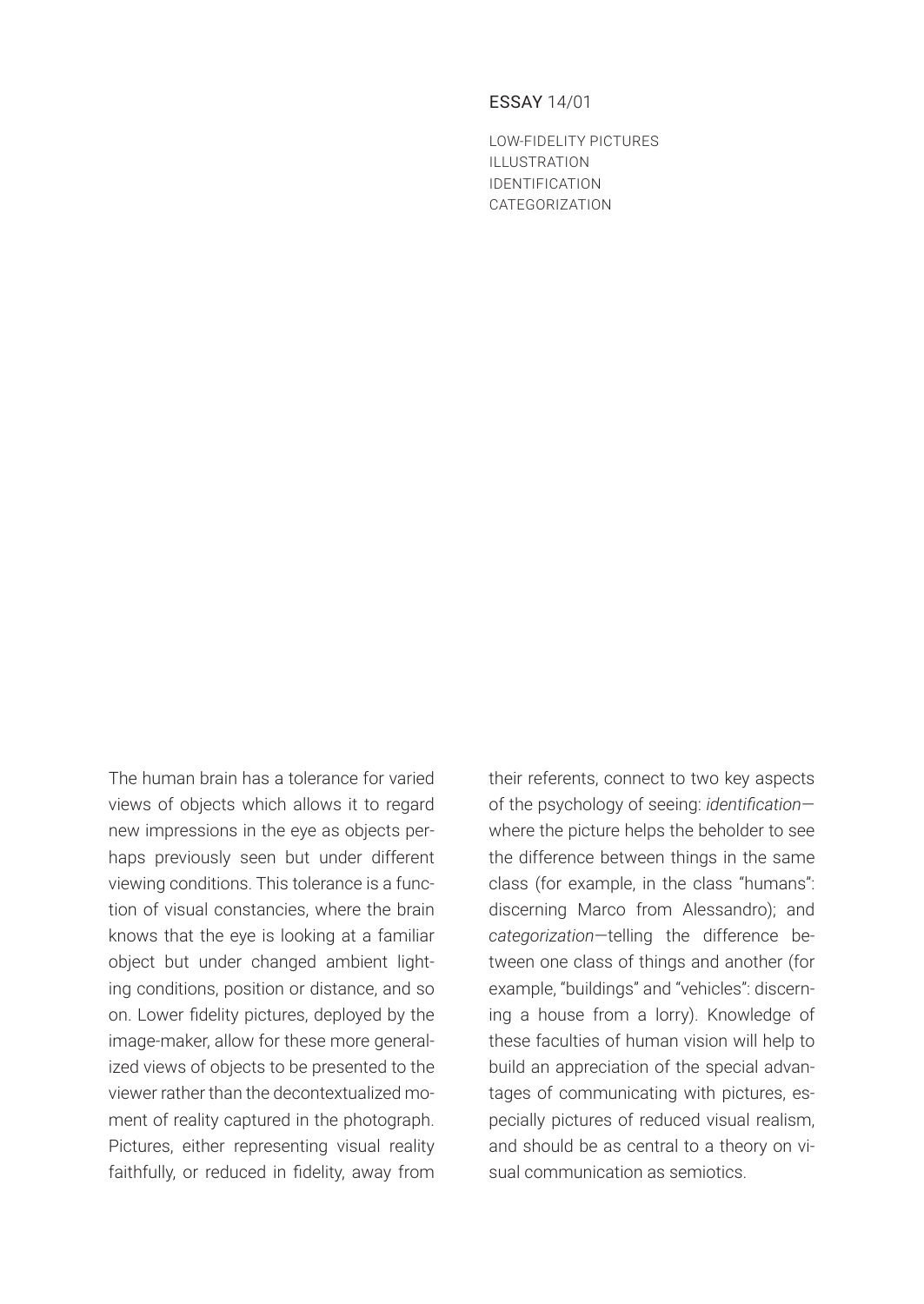Humans have evolved seeing their surroundings in sharp detail. So, one could be forgiven for assuming that pictures which faithfully reproduce that detail should be the choice for all visual communication. Depending on the visual communication task however, a high-fidelity photograph is often out-performed by pictures of lower fidelity. How is it that we can see and understand pictures that don't look exactly like things look in the world, and what is the significance of this for visual communication?

The human brain has a tolerance for varied views of objects which allows it to regard new impressions in the eye as objects perhaps previously seen but under different viewing conditions. This tolerance is a function of visual constancies, such as shape constancy –where the brain knows that the eye is looking at a familiar object but from an unfamiliar angle– or size constancy –where the brain knows that the eye is looking at a familiar object but from a novel distance– or colour constancy –where the brain knows that the eye is looking at a familiar object but under changed ambient lighting conditions– and so on. Lower fidelity pictures, deployed by the image-maker, allow for these more generalized views of objects to be presented to the viewer rather than the decontextualized moment of reality captured in the photograph. Knowledge of these faculties of human vision will help to build an appreciation of the special advantages of communicating with pictures, especially pictures of reduced visual realism.

Pictures, either representing visual reality faithfully, or reduced in fidelity, away from their referents, connect to two key aspects of the psychology of seeing: identification –where the picture helps the beholder to see the difference between things in the same class (for example, in the class "humans": discerning Marco from Alessandro); and categorization– telling the difference between one class of things and another (for example, "buildings" and "vehicles": discerning a house from a lorry).

The first task, identification, is a very fine-grained problem for the human visual system. It requires a level of detail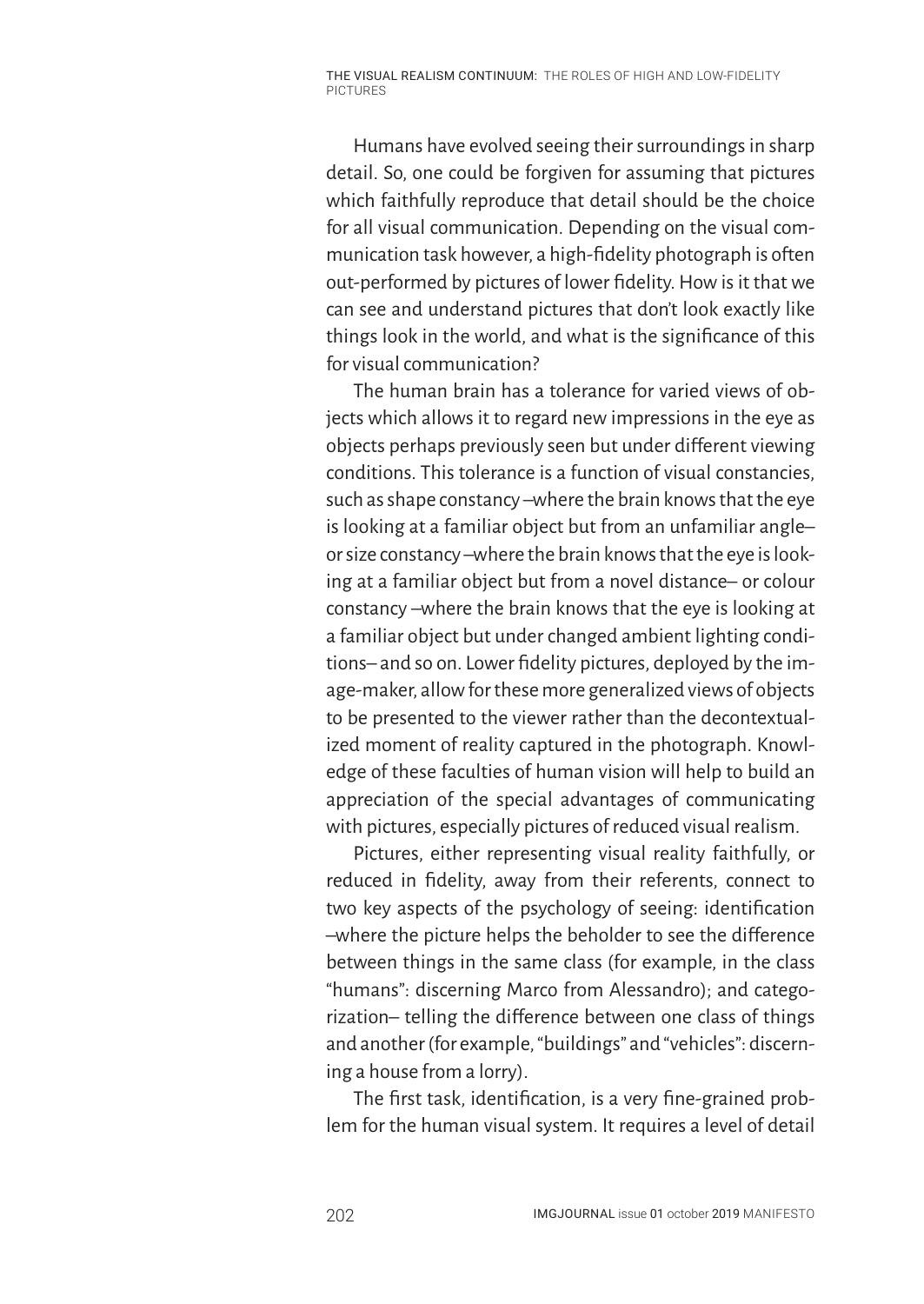to overcome the problem of visual homogeneity. People are of relatively similar shapes. Detail interior to their silhouettes –the short contours within the longer contour of a person's outline– is necessary to enable this discernment. The second task, categorization, is a simpler problem. To be sure of its object-hypothesis, the human visual system needs only the longer contours to discern the difference between two objects from different classes. Hence, the silhouettes typical in pictograms are ample to communicate a general human form, a building or a vehicle.

In graphic design there has always been a separation between words, which are usually supplied by the client, and typography, the inaudible 'voice' that the designer gives to the client's words. A parallel separation (borrowed from W.J.T Mitchell, 2008) can be made between "image" and "picture". For visual choices designers and illustrators should concern themselves equally with image; with what is shown, as with picture; how that thing is shown.

The visual realism continuum, an imaginary scale upon which pictures of the same image may have their fidelity compared, is a conceptual instrument that makes this distinction more clear. Any image (whether seen in the real world with the eyes, or imagined in the mind) can be captured with varying degrees of fidelity in a picture, with the photograph at the very realistic end of the scale and the chirograph, or hand-made picture supplying all the other possibilities of depiction. The continuum very roughly parallels Peirce's semiotics of icon, index and symbol but sidesteps their association with linguistics and writing, while also reminding us that a picture's function is a matter of degree and context.

Furthermore, the continuum is an effective way to demonstrate that pictures have a role to play in deliberate communication, and that some kinds of pictures (of higher fidelity) are better at helping us identify specific examples within a class of objects and others (of lower fidelity) are better at helping us categorise things into classes. An understanding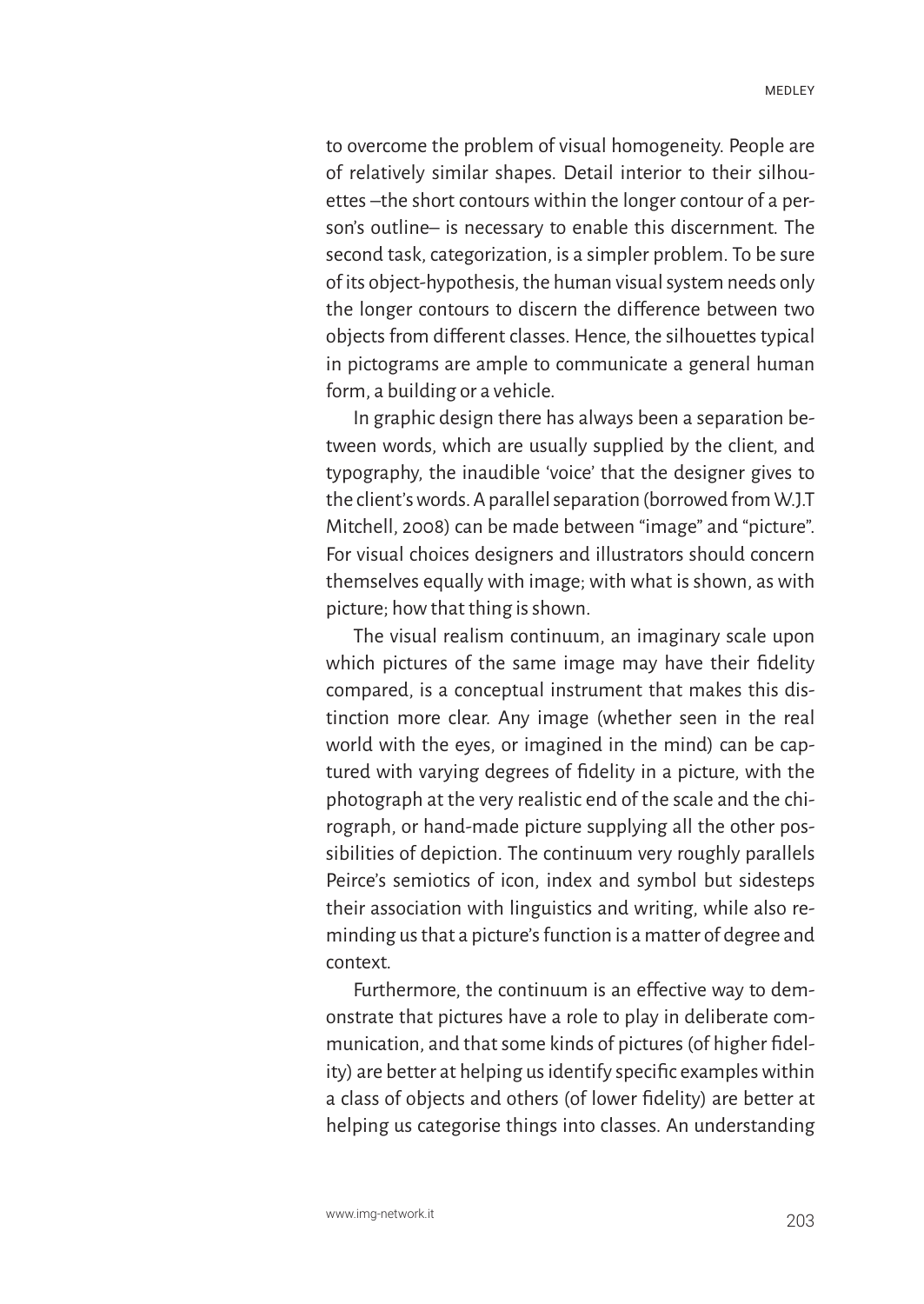THE VISUAL REALISM CONTINUUM: THE ROLES OF HIGH AND LOW-FIDELITY PICTURES

of the human psychological faculties through which we comprehend pictures of reduced fidelity should be as central to a theory on visual communication as semiotics.

# REFERENCES

Mitchell, W.J.T. (2008). Visual Literacy or Literal Visualcy? In J. Elkins (Ed.), *Visual Literacy* (pp.11-29). New York, NY: Routledge.

## ADDITIONAL READINGS

Gibson, J. J. (1971). The information available in pictures. *Viewpoints*, 47(4), 73-95.